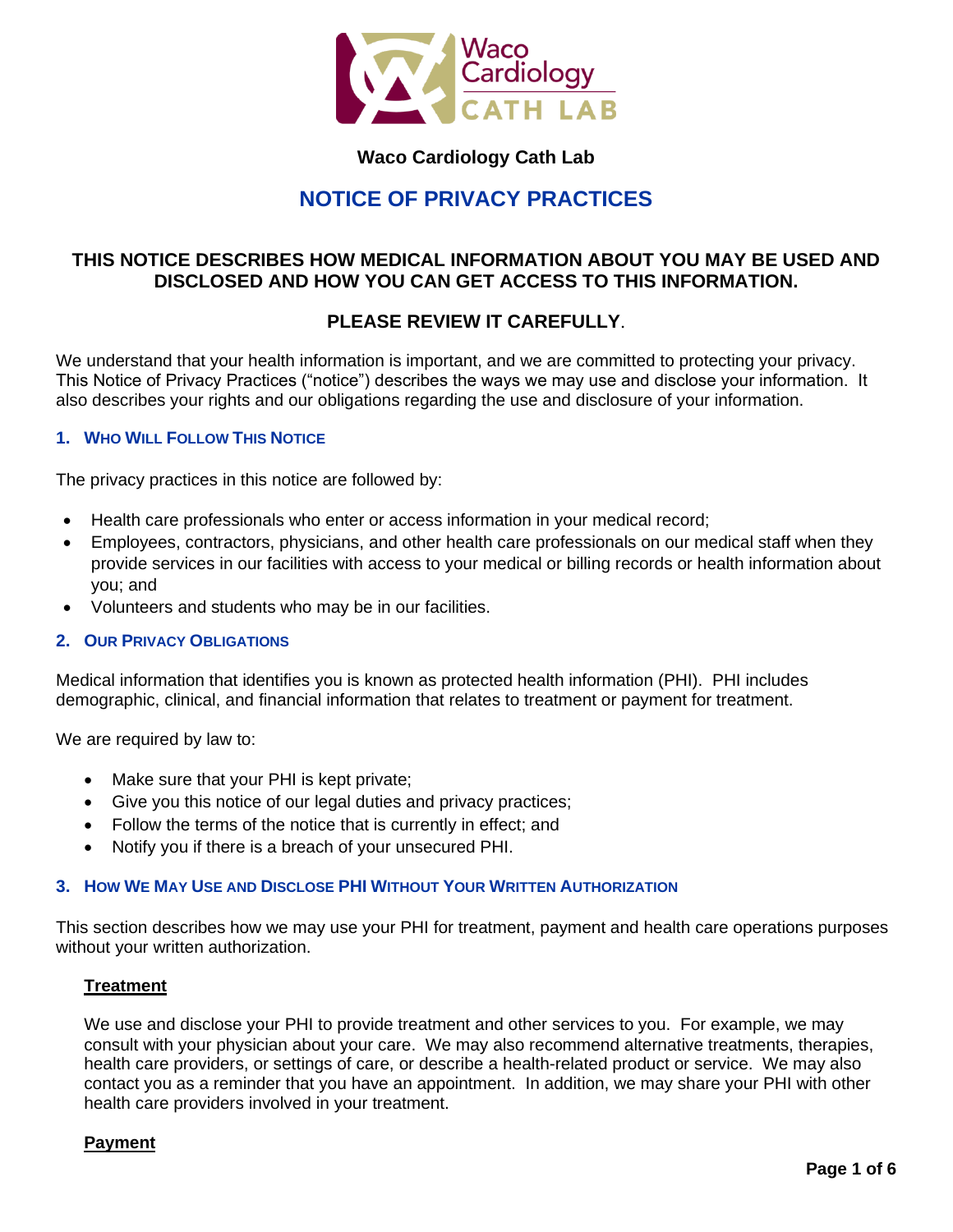

We may use or disclose your PHI to obtain payment for our services. For example, we may disclose your PHI to Medicare, Medicaid, your health insurer, HMO, or other company or program that arranges or pays the cost of your health care. We may also share PHI with your other health care providers if they need this information to receive payment for services they provide to you.

# **Health Care Operations**

We may use or disclose your PHI for our health care operations, which include internal administration and planning and activities that improve the quality and cost effectiveness of care. For example, we may use your PHI to evaluate the quality and competence of our staff and other health care professionals.

# **Disclosure to Relatives, Close Friends and Other Caregivers**

We may use or disclose your PHI to a family member, other relative, close friend or other person identified by you if: 1) we obtain your agreement; 2) provide you with the opportunity to object and you do not object; or 3) we reasonably infer that you do not object to the disclosure.

If you are not present or are unable to agree (for example, if we receive a telephone call from a family member or other caregiver), we may exercise our professional judgment to determine whether a disclosure is in your best interests. If we disclose information under these circumstances, we disclose only information that is directly relevant to the person's involvement with your care.

# **Health Information Exchanges**

A health information exchange (HIE) allows doctors, nurses, pharmacists, other health care providers and patients to access and share medical information electronically to improve the speed, quality, safety and cost of patient care. We may participate in a health information exchange through which we may disclose your health information, as permitted by law, to other health care providers or external entities for treatment, payment, or health care operations purposes.

# **Research**

As part of our efforts to improve treatments, we conduct and participate in clinical trials and research activities. We may use and disclose your PHI for research purposes without your authorization if an institutional review board (IRB) or privacy board has waived the authorization requirement. Under certain circumstances, your PHI may also be disclosed without your authorization to researchers preparing to conduct a research project, for research on decedents, or as part of a data set that omits your name and other information that can directly identify you.

# **As Required by Law**

We will disclose your PHI if we are required to do so by federal, state, or local law.

# **Public Health Activities**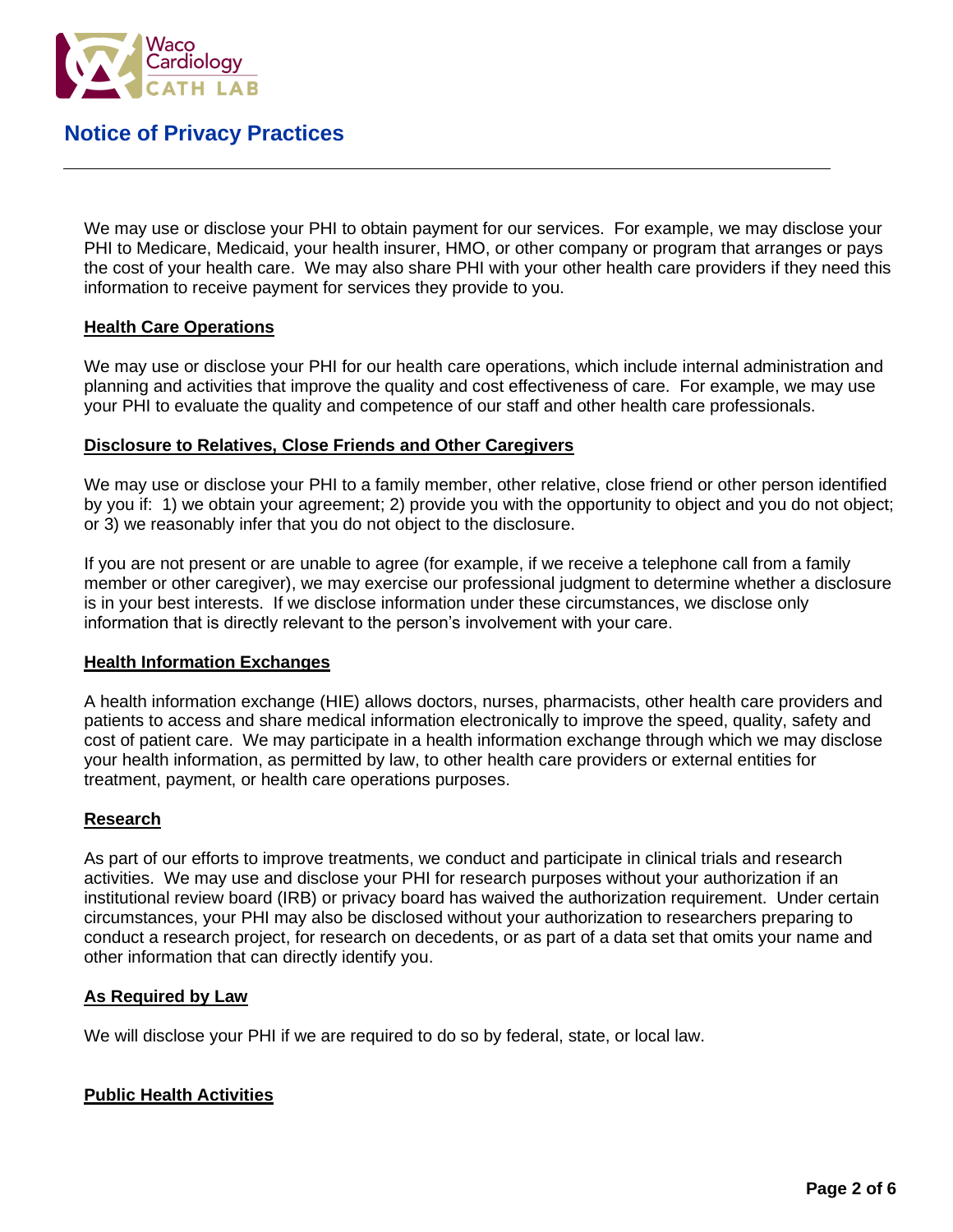

We may disclose your PHI to public health authorities to prevent or control disease, injury or disability. We may also alert a person who may have been exposed to a communicable disease or may be at risk of contracting or spreading a disease or condition.

We may also disclose your PHI to government agencies to report child abuse and neglect, or if we if we reasonably believe that you are a victim of abuse, neglect or domestic violence.

In addition, we may report information about medical devices and medications to the manufacturer and the U.S. Food and Drug Administration.

# **Threat to Health and Safety**

We may use and disclose your PHI when necessary to prevent a serious threat to your health and safety, or the health and safety of the public or another person. For example, we may give your PHI to an entity assisting in a disaster relief effort.

# **Health Oversight Activities**

We may disclose your PHI to an agency that oversees the health care system and is responsible for ensuring compliance with the rules of government health programs such as Medicare or Medicaid.

### **Workers' Compensation**

We may disclose your PHI to comply with laws relating to workers' compensation or other similar programs that provide benefits for work-related injuries or illness.

#### **Lawsuits, Disputes, and Administrative Proceedings**

We may disclose your PHI in response to a court or administrative order, subpoena, warrant, discovery request or other lawful due process.

#### **Law Enforcement Officials**

We may disclose your PHI to the police or other law enforcement officials as required by law or to comply with a court order.

# **Military Officials**

If you are a member of the United States or foreign armed forces, we may disclose your PHI as required by law.

#### **Correctional Institution**

If you are an inmate of a correctional institution or under the custody of a law enforcement official, we may disclose PHI to the institution or officials as permitted by law so that the institution may provide you with health care, protect your health and safety, and protect the health and safety of others.

# **Organ and Tissue Donation**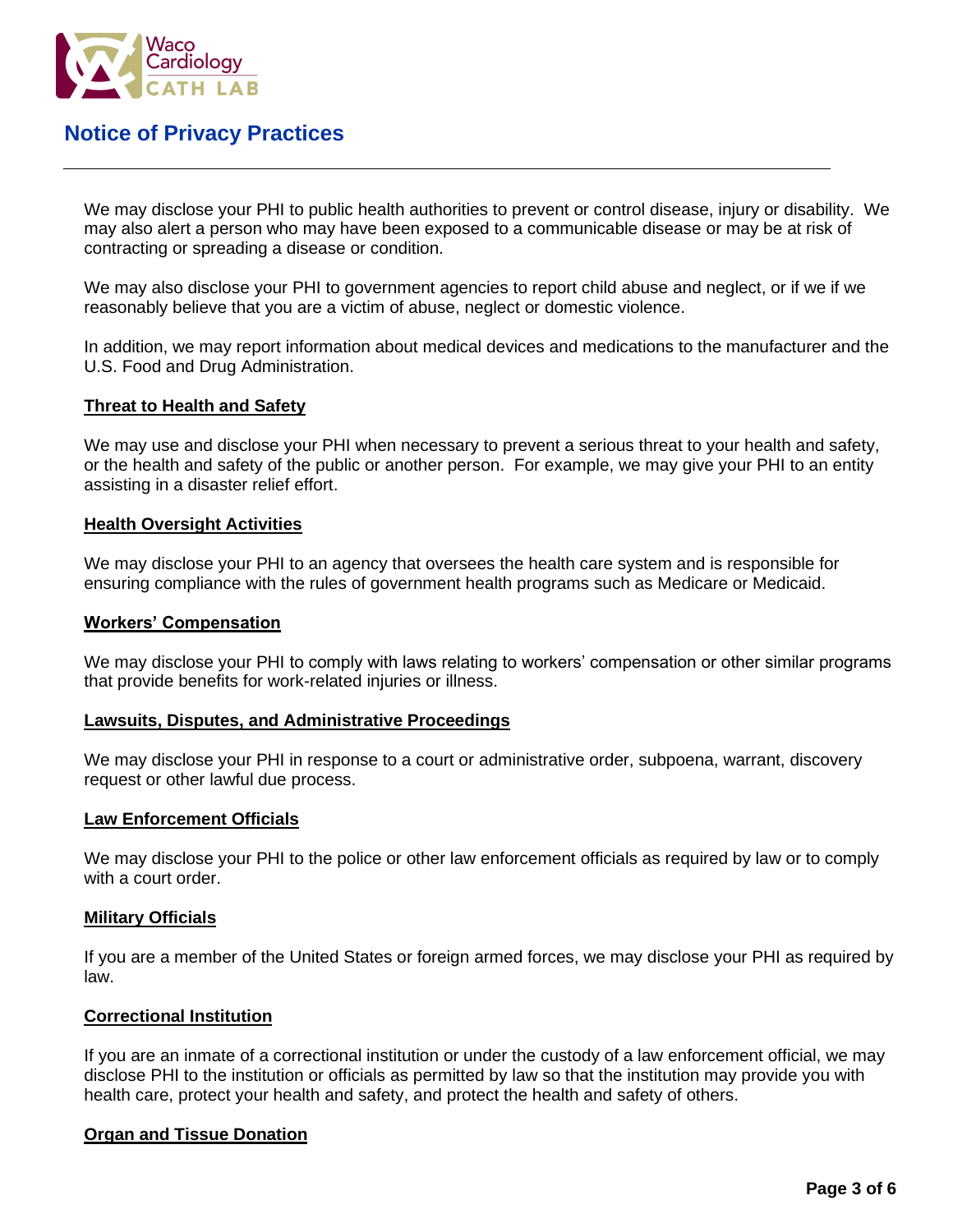

We may disclose your PHI to organizations that facilitate organ, eye or tissue procurement, banking or transplantation.

# **Coroners, Medical Examiners and Funeral Directors**

We may release PHI to a coroner or medical examiner to identify a deceased person or to determine the cause of death. We may also release PHI to funeral directors as necessary to carry out their duties.

#### **4. USES AND DISCLOSURES OF YOUR PHI THAT REQUIRE YOUR WRITTEN AUTHORIZATION**

This Section describes how we may use your PHI only if we have your written authorization. If you give us authorization, you may revoke it, in writing, at any time. However, your revocation will not affect any actions that we took in reliance on your authorization before it was revoked.

#### **Marketing and Sale of PHI**

We must obtain your written authorization before we can use your PHI for marketing, as that term is defined by HIPAA. Similarly, we may not sell your PHI without your permission.

For example, we will not accept any payments from other organizations or individuals in exchange for communicating with you about treatments, therapies, health care providers, settings of care, case management, care coordination, products or services unless you have given us your written authorization to do so or the communication is permitted by law.

However, we may provide refill reminders or inform you about a medicine that is currently prescribed to you under certain circumstances. We may also market to you when we see you in-person.

#### **Psychotherapy Notes**

Except in limited circumstances, we will not use or disclose any psychotherapy notes about you without your written authorization.

#### **Highly Confidential Information**

Federal and applicable state law may require special privacy protections for certain health information about you, for example, information relating to HIV testing, mental/behavioral health, and genetic information. If required by law, we will obtain your authorization before disclosing this information.

# **5. YOUR INDIVIDUAL RIGHTS**

#### **How to Exercise Your Rights**

You may exercise your rights by making a request in writing to the facility manager where you receive treatment or to the Privacy Officer at the address found at the end of this notice. You may obtain request forms at your facility or from the Privacy Officer.

If you have given someone medical power of attorney or if someone is your personal representative or legal guardian, that person can exercise your rights. We will make sure that the person has this authority before we take any action.

# **Right to Request Restrictions**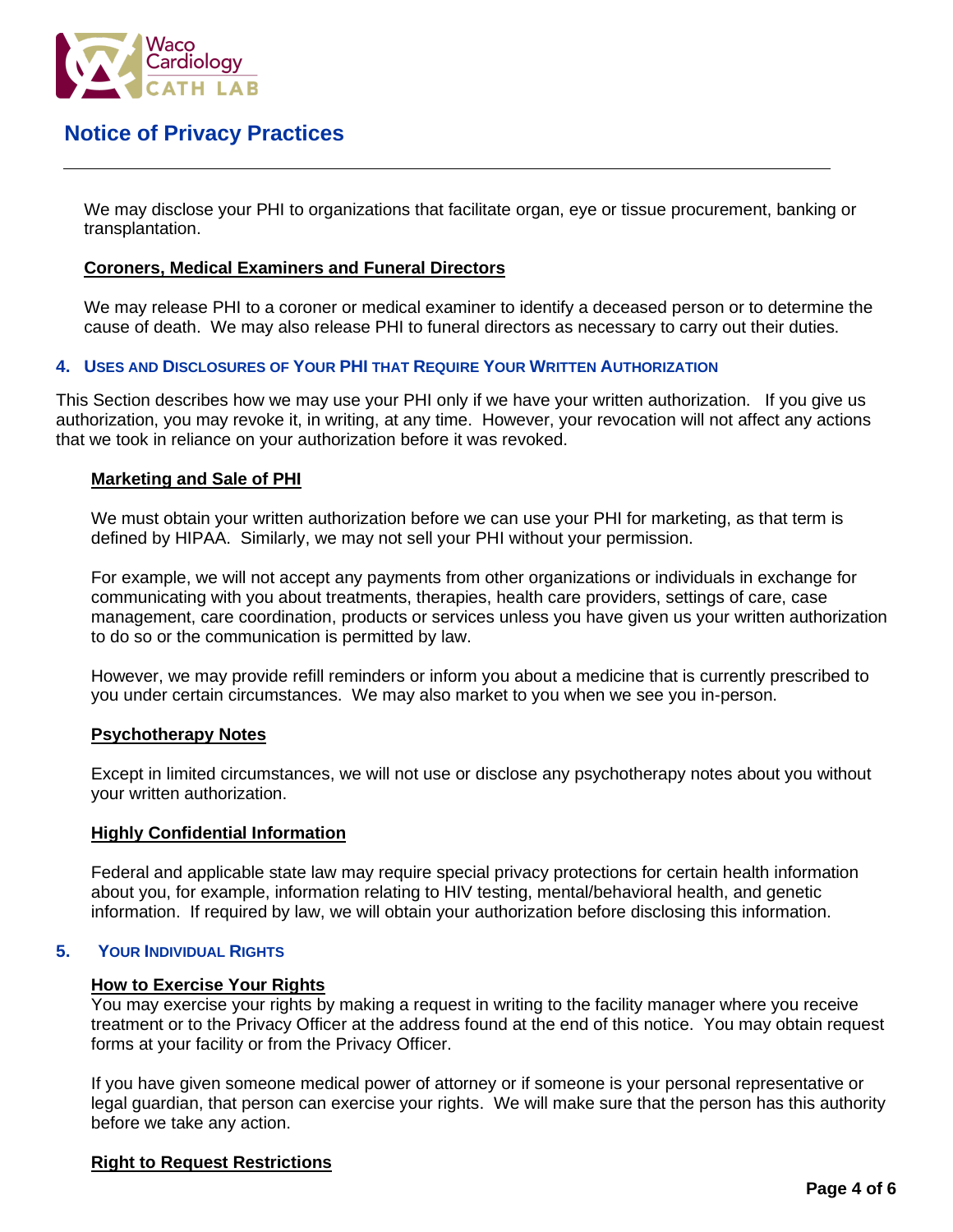

You may ask us not to use or disclose certain PHI for treatment, payment and health care operations. You may also ask us to not share information with individuals who are involved in your care or payment for care, for example, a family member or friend.

We are not required to agree to your requests, and we may say "no" if it would affect your care or if we are legally required to share the information. However, we will agree to a request to restrict disclosure to a health plan for an item or service for which you (or someone on your behalf other than the health plan) have paid out-of-pocket in full, and the disclosure is not required by law.

# **Right to Request Confidential Communications**

You have the right to ask us to communicate with you about your PHI in a certain way or at a certain location. For example, you may ask us to contact you at a home or office phone number, or to send mail to a different address. We will say "yes" to all reasonable requests.

# **Right to Inspect and Copy**

You may ask to see or get a copy of your medical record and certain other information we have about you. If you request copies, we may charge you a reasonable fee. We will inform you if we cannot fulfill your request, and you may ask us to reconsider by contacting the Privacy Officer at the address below.

# **Right to Amend**

If you think that information in your medical or billing records is incorrect or incomplete, you may ask us to amend that information. We are not required to agree to your request and we may say "no" if the information is accurate and complete. We may also say "no" if we do not maintain the information or in certain other circumstances.

#### **Right to an Accounting of Disclosures**

You may ask us for a list (accounting) of disclosures of your PHI during the past six years. We will include all disclosures except for those about treatment, payment, and health care operations, and certain other disclosures (such as those you asked us to make). We will provide one accounting a year for free, but will charge a reasonable, cost-based fee for additional requests you make within 12 months.

# **Right to a Paper Copy of This Notice.**

You may ask for a paper copy of this notice at any time.

# **6. CHANGES TO THIS NOTICE**

We may change the terms of this notice at any time, and the changes will apply to all PHI we have about you. The new notice will be available upon request, in our office, and on our website.

# **7. FOR MORE INFORMATION OR TO FILE A COMPLAINT**

If you want further information about your privacy rights, are concerned that we have violated your privacy rights or disagree with a decision that we made about access to your PHI, you may contact our Privacy Officer at: